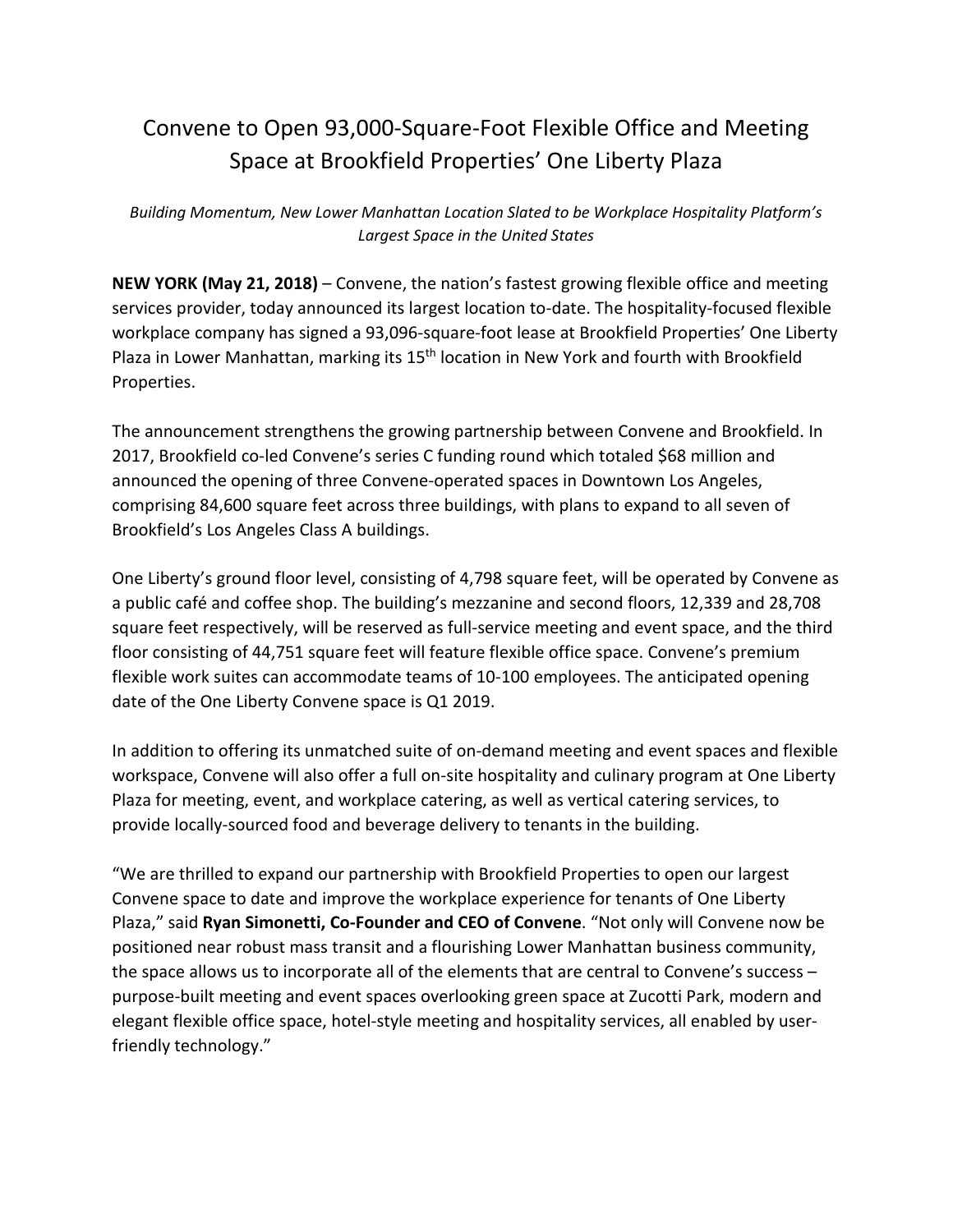"One Liberty Plaza has seen robust leasing activity, recently adding Aon, Business Insider and New Avon to its notable tenant roster. Adding Convene will provide a valuable amenity to all of our building tenants and the surrounding Lower Manhattan business community. We are thrilled to help support and grow this transformational workplace platform," said **Mikael Nahmias, Senior Vice President, Office Leasing, Brookfield Properties.**

One Liberty Plaza is a 50-story, 2,346,000-square-foot building located in the heart of Lower Manhattan. With direct access to the Fulton Street Transit Center and the World Trade Center Path Station, One Liberty Plaza provides convenient access to transit, retail and dining amenities.

Convene has been expanding rapidly and plans to open several new properties in 2018 across new and existing markets in the U.S. Convene also recently announced the acquisition of Beco, a mobile workplace analytics and data platform, in order to provide Convene's commercial real estate landlord partners with valuable location-based insights and data.

## **About Convene**

Convene (www.convene.com) changes the way the world works by transforming the way businesses work. By partnering with the largest landlords in commercial real estate, the company designs and services the next generation office building – one that feels more like a full-service, lifestyle hotel. Convene's integrated "workplace-as-a-service" platform gives building tenants and enterprise clients access to a growing network of premium meeting and event spaces, flexible workspaces, hospitality services, and curated experiences for users, all connected by the company's proprietary technology platform. Founded in 2009, Convene has locations in New York City, Boston, Philadelphia, and Washington, D.C., with plans to expand globally. The company has been named one of America's 100 Most Promising Companies by Forbes, one of America's fastest growing companies by Inc. Magazine, and the #11 Best Workplace in New York by Fortune Magazine.

## **About Brookfield Properties**

Brookfield Properties is a premier real estate operating company that provides integrated services across the real estate investment strategies of Brookfield Asset Management ("Brookfield") — a global alternative asset manager with over \$265 billion in AUM.

Brookfield's global investing expertise and access to large-scale capital, combined with Brookfield Properties' well-established position as the commercial landlord of choice in many of the world's most dynamic markets, provides a unique advantage. It also assures premier-quality